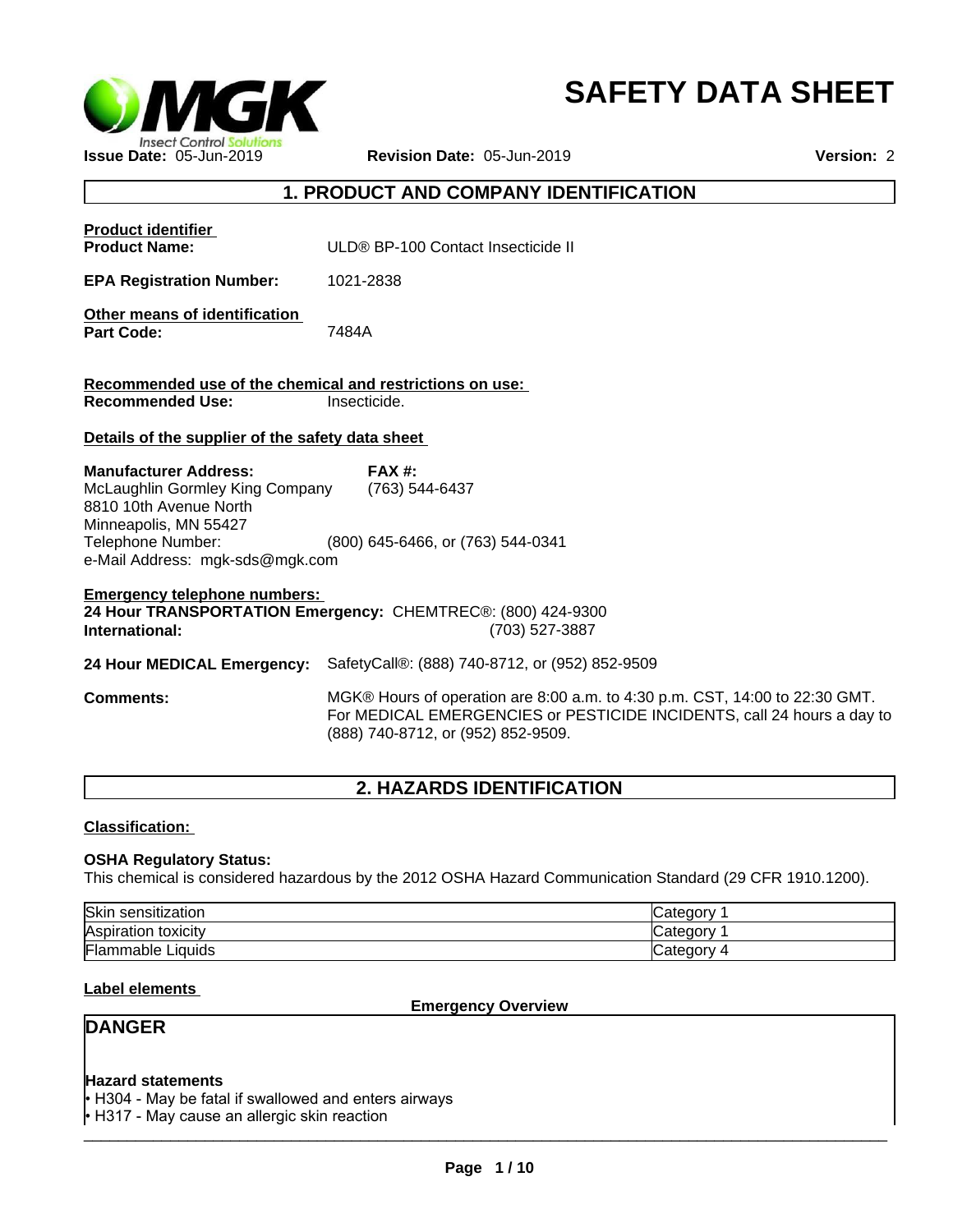

### **Precautionary Statements - Prevention:**

P210 - Keep away from heat/sparks/open flames/hot surfaces. - No smoking

P261 - Avoid breathing dust/fume/gas/mist/vapors/spray

P272 - Contaminated work clothing should not be allowed out of the workplace

P280 - Wear protective gloves/protective clothing/eye protection/face protection

#### **Precautionary Statements - Response:**

P321 - Specific treatment (see Section 4/ First Aid). P302 + P352 - IF ON SKIN: Wash with plenty of soap and water P333 + P313 - If skin irritation or rash occurs: Get medical advice/attention P363 - Wash contaminated clothing before reuse P301 + P310 - IF SWALLOWED: Immediately call a POISON CENTER or doctor/physician P331 - Do NOT induce vomiting P370 + P378 - In case of fire: Use CO2, dry chemical, or foam for extinction

#### **Precautionary Statements - Storage:**

P405 - Store locked up P403 + P235 - Store in a well-ventilated place. Keep cool

#### **Precautionary Statements - Disposal:**

P501 - Dispose of contents/container to an approved waste disposal plant

#### **Hazards not otherwise classified (HNOC):**

Do not use this product in or on electrical equipment due to the possibility of shock hazard.

# **3. COMPOSITION/ INFORMATION ON INGREDIENTS**

| <b>Chemical Name</b>                      | <b>CAS No.</b> | Weight-%    |
|-------------------------------------------|----------------|-------------|
| <b>Pyrethrins</b>                         | 8003-34-7      | .00         |
| Piperonyl Butoxide (PBO)                  | 51-03-6        | 5.00        |
| Petroleum distillates, hydrotreated light | 64742-47-8     | 75<--->95 * |

\*The exact percentage (concentration) of composition has been withheld as a trade secret

Comments: Ingredients not identified are proprietary or non-hazardous. Values are not product specifications.

# **4. FIRST AID MEASURES**

**Aspiration pneumonia hazard: • May be fatal if swallowed and enters airways.** 

**Description of first aid measures:**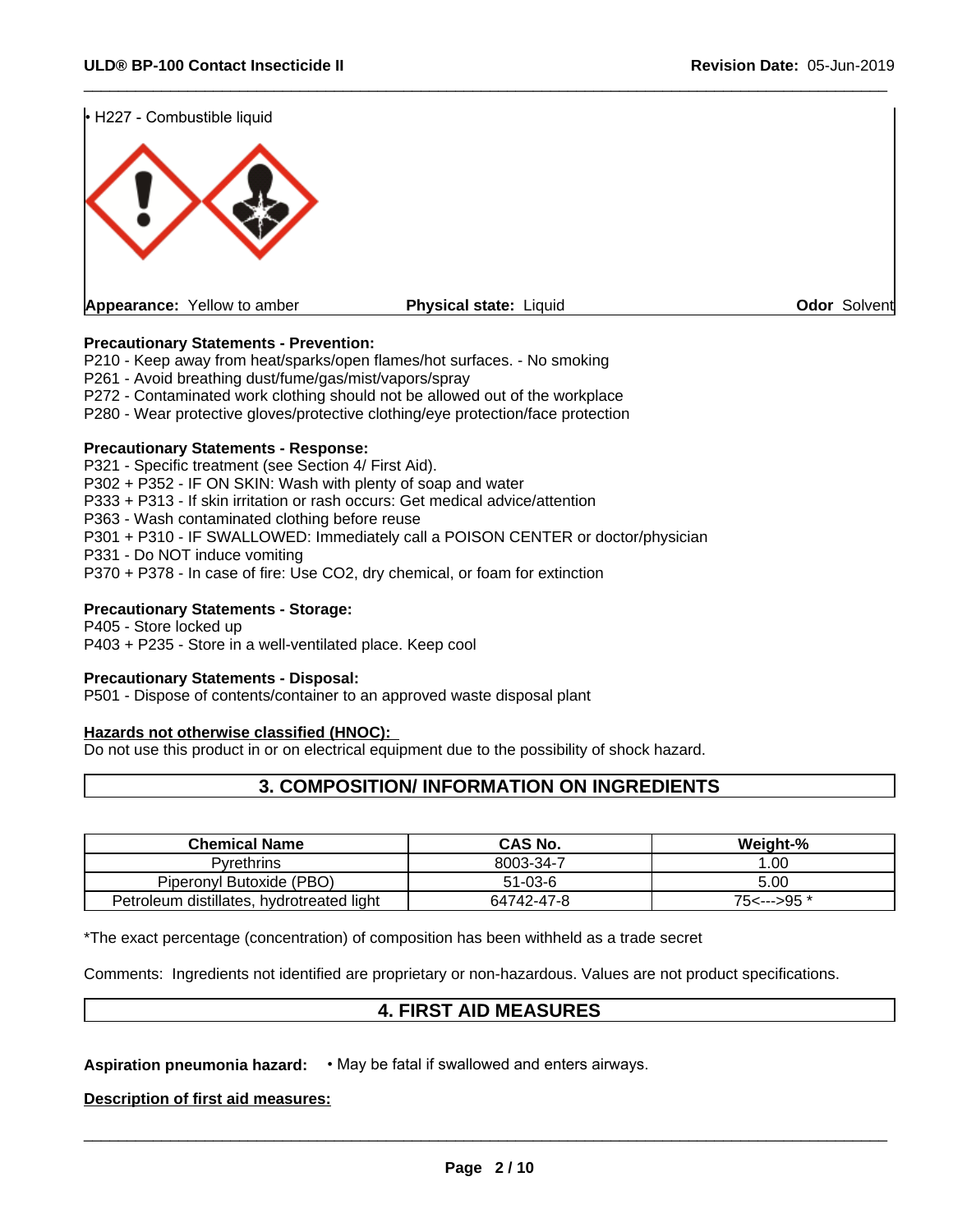| Eye contact:                                      | Hold eye open and rinse slowly and gently with water for 15-20 minutes. Remove<br>contact lenses, if present, after the first 5 minutes, then continue rinsing eye. Call<br>a poison control center or doctor for treatment advice.                                             |
|---------------------------------------------------|---------------------------------------------------------------------------------------------------------------------------------------------------------------------------------------------------------------------------------------------------------------------------------|
| <b>Skin Contact:</b>                              | Take off contaminated clothing. Rinse skin immediately with plenty of water for<br>15-20 minutes. Call a poison control centeror doctor for treatment advice.                                                                                                                   |
| Ingestion:                                        | If swallowed, IMMEDIATELY call a poison control center or doctor for treatment<br>advice. DO NOT give any liquid to the person. Do not induce vomiting unless told<br>to do so by a poison contol center or a doctor. Never give anything by mouth to an<br>unconscious person. |
| Inhalation:                                       | Remove affected person to fresh air. If person is not breathing, call 911 or an<br>ambulance, then give artificial respiration, preferably mouth-to-mouth if possible.<br>Call a poison control center or doctor for further treatment advice.                                  |
| Self-protection of the First<br><b>Responder:</b> | Use personal protective equipment as required.                                                                                                                                                                                                                                  |
| Note to physicians:                               | Contains petroleum distillates – vomiting may cause aspiration pneumonia.                                                                                                                                                                                                       |
|                                                   | For skin effects, a highly efficient therapeutic agent for Pyrethrin/ Pyrethroid<br>exposure is topical application of tocopherol acetate (Vitamin E).                                                                                                                          |

# **5. FIRE-FIGHTING MEASURES**

#### **Suitable extinguishing media**

Use. Dry chemical. Carbon dioxide (CO2). Water spray (fog). Alcohol resistant foam.

#### **Unsuitable extinguishing media:**

Caution: Use of water spray when fighting fire may be inefficient.

**Hazardous combustion products:** Carbon monoxide, Carbon dioxide (CO2).

### **Specific hazards arising from the chemical**

Keep product and empty container away from heat and sources of ignition. Risk of ignition.

**Explosion data Sensitivity to Mechanical Impact:** None. **Sensitivity to Static Discharge:** None.

### **Protective equipment and precautions for firefighters:**

As in any fire, wear self-contained breathing apparatus pressure-demand, MSHA/NIOSH (approved or equivalent) and full protective gear.

# **6. ACCIDENTAL RELEASE MEASURES**

#### **Personal precautions, protective equipment and emergency procedures**

| <b>Personal precautions:</b>      | Use personal protective equipment as required. Remove all sources of ignition.<br>Evacuate personnel to safe areas. Keep people away from and upwind of<br>spill/leak. Pay attention to flashback. Take precautionary measures against static<br>discharges. |
|-----------------------------------|--------------------------------------------------------------------------------------------------------------------------------------------------------------------------------------------------------------------------------------------------------------|
| <b>Environmental precautions:</b> | Prevent entry into waterways, sewers, basements or confined areas. Do not flush                                                                                                                                                                              |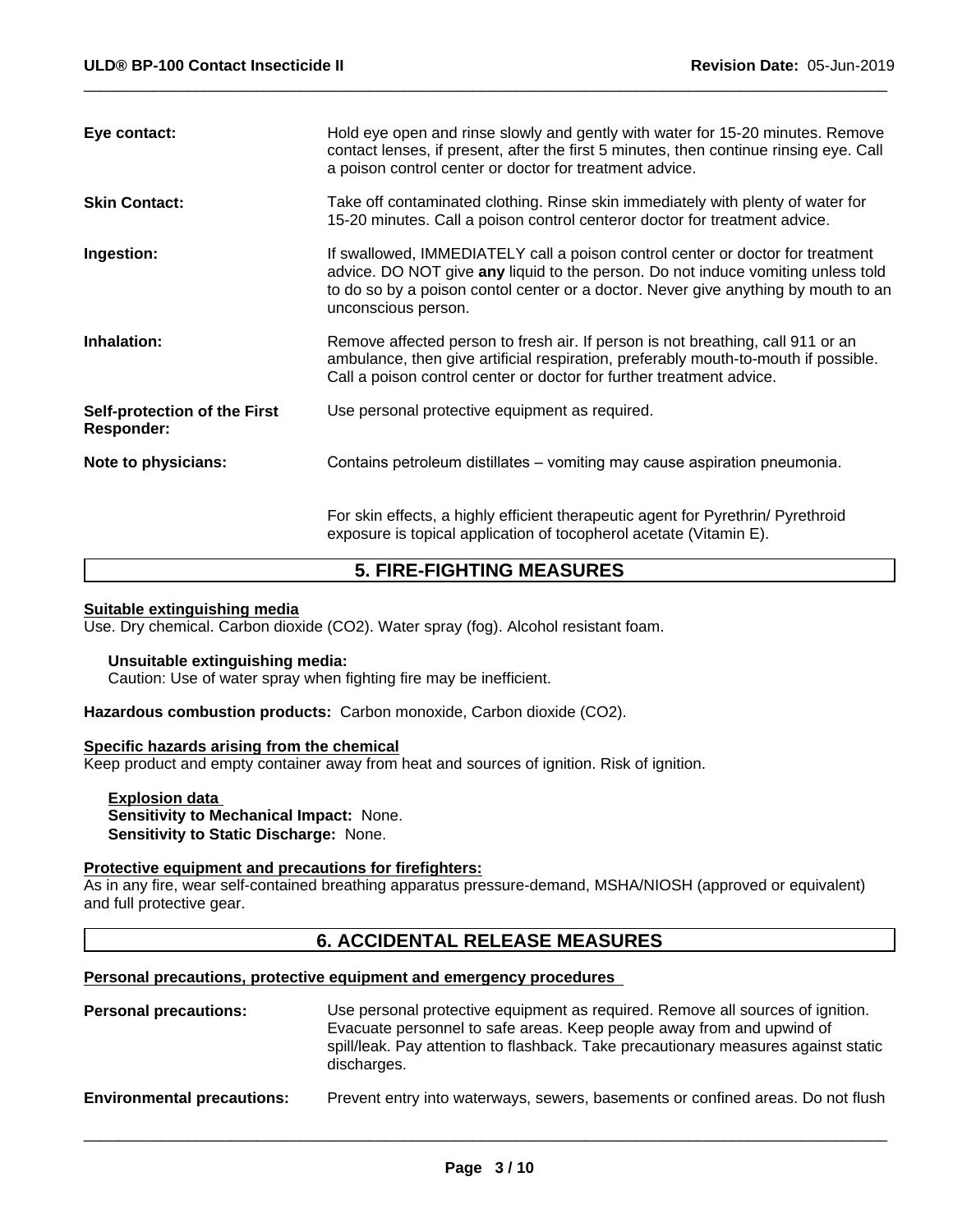into surface water or sanitary sewer system. Prevent further leakage or spillage if safe to do so. Prevent product from entering drains. See Section 12 for additional ecological information.

#### **Methods and material for containment and cleaning up**

**Methods for containment:** Prevent further leakage or spillage if safe to do so. **Methods for cleaning up:** Cover liquid spill with sand, earth or other non-combustible absorbent material. Cover powder spill with plastic sheet or tarp to minimize spreading. Pick up and transfer to properly labeled containers. Soak up with inert absorbent material. Dam up. Take precautionary measures against static discharges.

# **7. HANDLING AND STORAGE**

#### **Precautions for safe handling**

**Advice on safe handling:** Avoid contact with skin, eyes or clothing. Use personal protective equipment as required. Wash contaminated clothing before reuse. Do not breathe dust/fume/gas/mist/vapors/spray. Do not eat, drink or smoke when using this product. Use with local exhaust ventilation. All equipment used when handling the product must be grounded. Keep away from heat/sparks/open flames/hot surfaces. - No smoking. Take necessary action to avoid static electricity discharge (which might cause ignition of organic vapors). For more information, see product label.

#### **Conditions for safe storage, including any incompatibilities**

**Storage Conditions:** Keep container tightly closed in a dry and well-ventilated place. Keep out of the reach of children. Keep away from heat, sparks, flame and other sources of ignition (i.e., pilot lights, electric motors and static electricity). Keep containers tightly closed in a cool, well-ventilated place. Keep away from heat. Keep in properly labeled containers. For more information, see product label.

# **8. EXPOSURE CONTROLS/ PERSONAL PROTECTION**

## **Control parameters**

#### **Exposure Guidelines:**

| <b>Chemical Name</b>   | <b>ACGIH TLV</b>        | <b>OSHA PEL</b>                    | <b>NIOSH IDLH</b>           | <b>Supplier OEL</b>          |
|------------------------|-------------------------|------------------------------------|-----------------------------|------------------------------|
| <b>Pyrethrins</b>      | TWA: $5 \text{ mg/m}^3$ | TWA: $5 \text{ mg/m}^3$            | IDLH: $5000 \text{ mg/m}^3$ |                              |
| 8003-34-7              |                         | (vacated) TWA: 5 mg/m <sup>3</sup> | TWA: $5 \text{ ma/m}^3$     |                              |
| Petroleum distillates, |                         |                                    |                             | TWA: 100 ppm                 |
| hydrotreated light     |                         |                                    |                             | TWA: $525$ mg/m <sup>3</sup> |
| 64742-47-8             |                         |                                    |                             |                              |

*NIOSH IDLH Immediately Dangerous to Life or Health*

#### **Appropriate engineering controls**

**Engineering Controls:** Safety showers Eyewash stations Ventilation systems

#### **Individual protection measures, such as personal protective equipment**

**Eye/face protection:** Wear safety glasses with side shields (or goggles).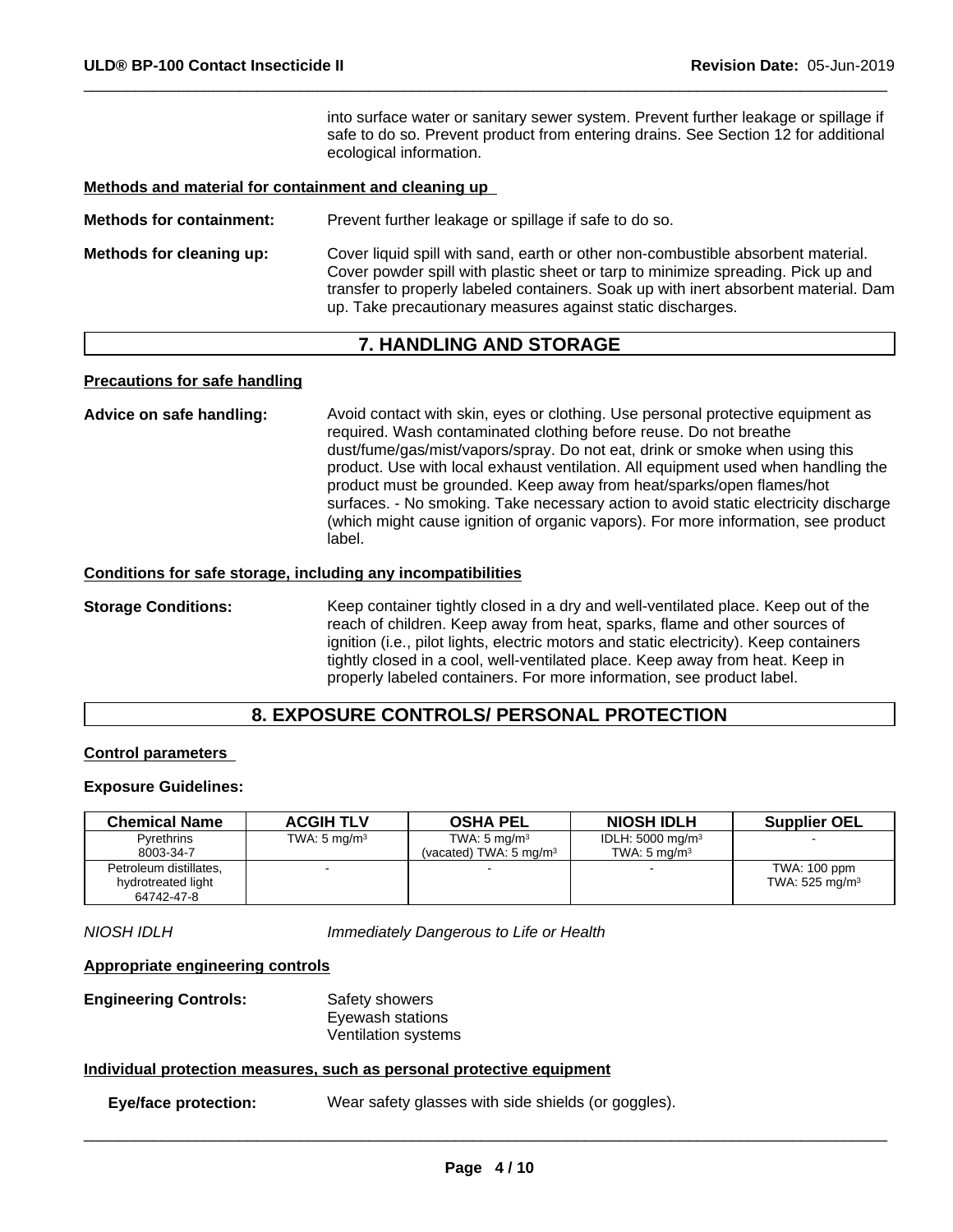| Skin and body protection:                        | Wear protective gloves and protective clothing.                                                                                                                                                                                                                                                                                     |
|--------------------------------------------------|-------------------------------------------------------------------------------------------------------------------------------------------------------------------------------------------------------------------------------------------------------------------------------------------------------------------------------------|
| <b>Respiratory protection:</b>                   | If exposure limits are exceeded or irritation is experienced, NIOSH/MSHA<br>approved respiratory protection should be worn. Positive-pressure supplied air<br>respirators may be required for high airborne contaminant concentrations.<br>Respiratory protection must be provided in accordance with current local<br>regulations. |
| <b>General Hygiene</b><br><b>Considerations:</b> | When using do not eat, drink or smoke. Regular cleaning of equipment, work area<br>and clothing is recommended.                                                                                                                                                                                                                     |
|                                                  |                                                                                                                                                                                                                                                                                                                                     |

# **9. PHYSICAL AND CHEMICAL PROPERTIES**

### **Information on basic physical and chemical properties:**

| <b>Physical state:</b>                                               | Liquid                   |                                    |
|----------------------------------------------------------------------|--------------------------|------------------------------------|
| Appearance:                                                          | Yellow to amber          |                                    |
| Odor                                                                 | Solvent                  |                                    |
| <b>Odor threshold:</b>                                               | No information available |                                    |
| <b>Color (Gardner Scale):</b>                                        | No information available |                                    |
| Property:                                                            | <b>Values:</b>           | Comment: • Method                  |
| pH:                                                                  | 6.471                    | @ 22.5 °C                          |
| Melting point / freezing point:                                      | No information available |                                    |
| Boiling point / boiling range:                                       | No information available |                                    |
| Flash point:                                                         | 85.0 °C / 185.0 °F       | (estimate; based on components). . |
| <b>Evaporation rate:</b>                                             | No information available |                                    |
| Flammability (solid, gas):                                           | No information available |                                    |
| <b>Upper flammability limit (UEL):</b>                               | No information available |                                    |
| Lower flammability limit (LEL):                                      | No information available |                                    |
| Vapor pressure:                                                      | No information available |                                    |
| Vapor density:                                                       | No information available |                                    |
| <b>Specific Gravity:</b>                                             | 0.8046                   | @ 20.0 °C                          |
| <b>Water solubility:</b>                                             | No information available |                                    |
| Partition coefficient; n-Octanol/ No information available<br>Water: |                          |                                    |
| <b>Autoignition temperature:</b>                                     | No information available |                                    |
| <b>Decomposition temperature:</b>                                    | No information available |                                    |
| Kinematic viscosity:                                                 | No information available |                                    |
| <b>Dynamic viscosity:</b>                                            | 2.51 cPs                 | @ 22.5 °C                          |
| <b>Refractive Index:</b>                                             | No information available |                                    |
| <b>Other Information:</b>                                            |                          |                                    |
| <b>Bulk Density:</b>                                                 | 6.7147 Lbs./ gallon      |                                    |
| <b>VOC Content (%):</b>                                              | 93.2                     |                                    |
| <b>Miscibility/ Solubility:</b>                                      |                          |                                    |
| Water:                                                               | Miscible                 |                                    |
|                                                                      |                          |                                    |

# **10. STABILITY AND REACTIVITY**

**Reactivity**  No data available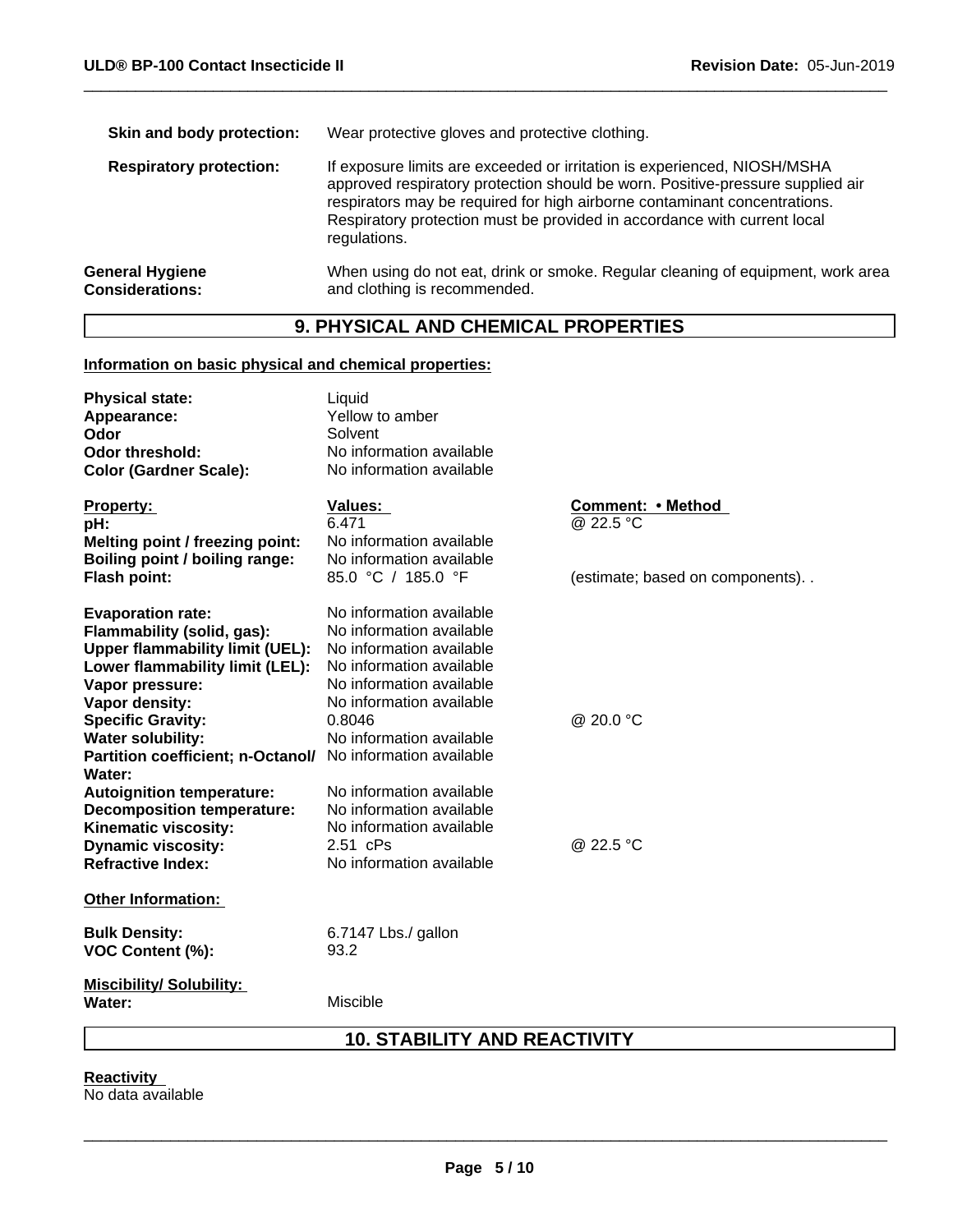#### **Chemical stability**

Stable under recommended storage conditions.

#### **Possibility of Hazardous Reactions**

None under normal processing.

### **Hazardous polymerization:** Hazardous polymerization does not occur.

#### **Conditions to avoid**

Heat, flames and sparks.

#### **Incompatible materials:**

Incompatible with strong acids and bases. Incompatible with oxidizing agents.

### **Hazardous Decomposition Products**

Carbon monoxide, Carbon dioxide (CO2).

# **11. TOXICOLOGICAL INFORMATION**

#### **Numerical measures of toxicity - Product Information**

| $>2,000$ mg/kg (rat)<br>$>2,000$ mg/kg (rabbit)<br>>5.06 mg/L, (rat; 4 hours)<br>Non-irritating to eyes. (rabbit).<br>Non-irritating to the skin. (rabbit).<br>Positive. (guinea pig).                                                                                                                                                                                                                                                                                                                                                              |
|-----------------------------------------------------------------------------------------------------------------------------------------------------------------------------------------------------------------------------------------------------------------------------------------------------------------------------------------------------------------------------------------------------------------------------------------------------------------------------------------------------------------------------------------------------|
| Marginally higher incidences of benign liver tumors in mice were observed<br>following lifetime high dose exposures to PBO. The significance of these<br>observations is questionable and under review. The doses at which tumors were<br>observed for PBO greatly exceeded potential human exposure from labeled uses.<br>Doses at which these effects were observed greatly exceeded anticipated human<br>dietary intake. At anticipated dietary exposure levels, it is highly unlikely that this<br>product will result in carcinogenic effects. |
| This product does not contain any carcinogens or potential carcinogens as listed<br>by OSHA, IARC or NTP.                                                                                                                                                                                                                                                                                                                                                                                                                                           |
| No information available.<br>No information available.<br>No information available.<br>No information available.<br>No information available.<br>Avoid repeated exposure.<br>Central nervous system, Respiratory system, Skin.                                                                                                                                                                                                                                                                                                                      |
|                                                                                                                                                                                                                                                                                                                                                                                                                                                                                                                                                     |

# **12. ECOLOGICAL INFORMATION**

#### **Ecotoxicity:**

### **Persistence and degradability**

No information available.

### **Bioaccumulation**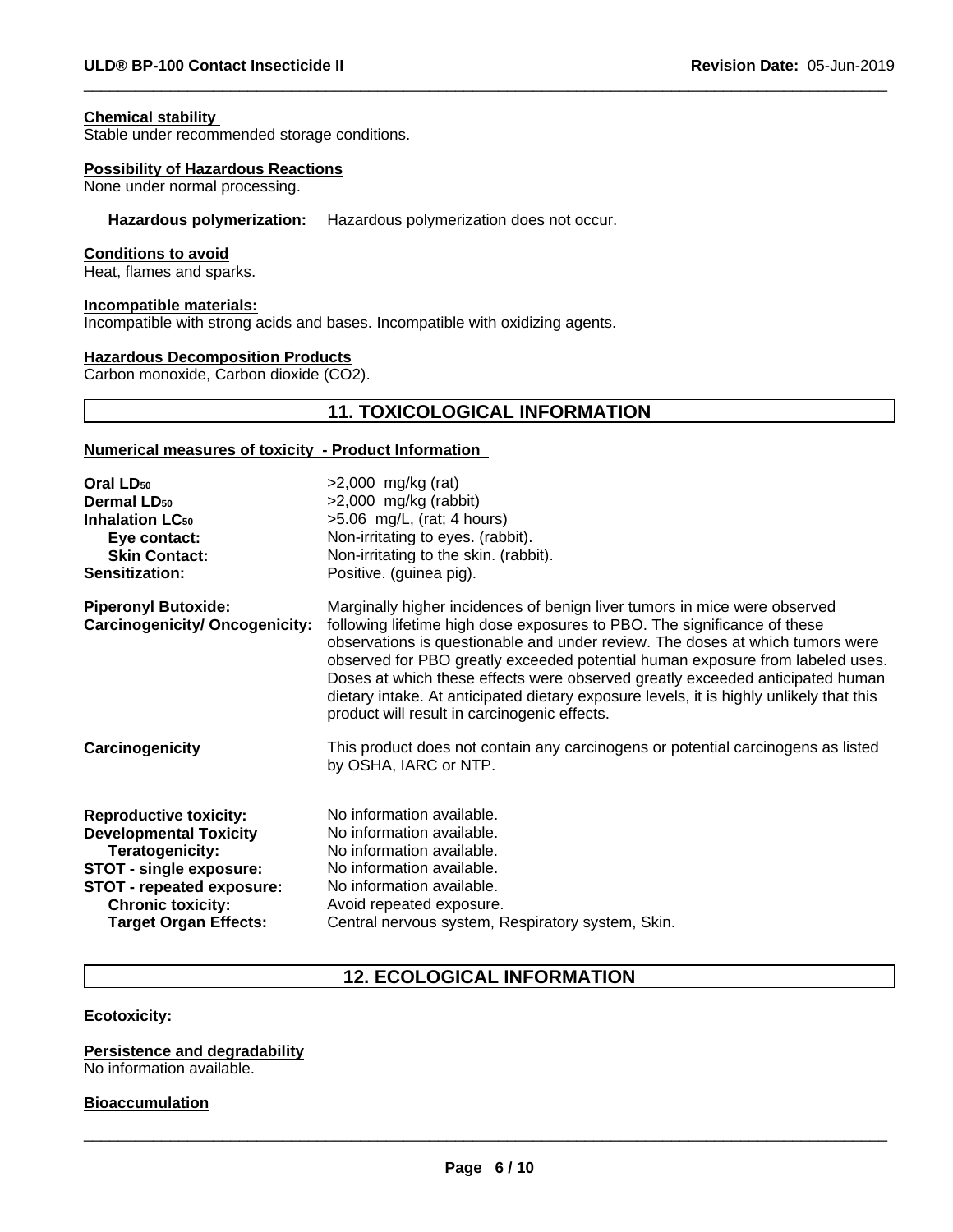No information available.

**Other adverse effects:** No information available

#### **Environmental hazards (EPA):**

Do not discharge effluent containing this product into lakes, streams, ponds, estuaries, oceans or other waters unless in accordance with the requirements of a National Pollutant Discharge Elimination System (NPDES) permit and the permitting authority has been notified in writing prior to discharge. Do not discharge effluent containing this product to sewer systems without previously notifying the local sewage treatment plant authority. For guidance contact your State Water Board or Regional Office of the EPA.

# **13. DISPOSAL CONSIDERATIONS**

### **Waste treatment methods**

| <b>Disposal of wastes:</b> | Disposal should be in accordance with applicable regional, national and local laws<br>and regulations. For more information, see product label. |
|----------------------------|-------------------------------------------------------------------------------------------------------------------------------------------------|
| Contaminated packaging:    | For more information, see product label.                                                                                                        |

# **14. TRANSPORT INFORMATION**

### **DOT (Department of Transportation)**

| <b>UN/ID Number:</b><br><b>Proper Shipping Name:</b><br><b>Hazard Class:</b><br><b>Packing Group:</b> | <b>UN3082</b><br>Environmentally hazardous substance, liquid, n.o.s., RQ (Pyrethrins)<br>9<br>$\mathbf{III}$                 |
|-------------------------------------------------------------------------------------------------------|------------------------------------------------------------------------------------------------------------------------------|
| <b>Other DOT Shipping</b><br>Information:                                                             | This material is not regulated as a hazardous material by the DOT in quantities<br>less than 100 Lbs. per shipping unit.     |
|                                                                                                       | Shipping name for quantities less than 100 Lbs. per shipping unit:                                                           |
|                                                                                                       | Insecticides, Insect or Animal Repellent, Liquid<br>Hazard Class: This material is not hazardous.                            |
| Air (IATA/ ICAO)                                                                                      |                                                                                                                              |
| <b>UN/ID Number:</b><br><b>Proper Shipping Name:</b><br><b>Hazard Class:</b><br><b>Packing Group:</b> | <b>UN3082</b><br>Environmentally hazardous substance, liquid, n.o.s., RQ (Pyrethrins)<br>9<br>$\mathbf{III}$                 |
| <b>Other IATA / ICAO Shipping</b><br>Information:                                                     | This material is not regulated as a hazardous material by IATA / ICAO in<br>quantities less than 100 Lbs. per shipping unit. |
|                                                                                                       | Shipping name for quantities less than 100 Lbs. per shipping unit:                                                           |
|                                                                                                       | Insecticides, Insect or Animal Repellent, Liquid<br><b>Hazard Class: This material is not hazardous.</b>                     |
| <b>Vessel (IMO/ IMDG)</b>                                                                             | Not available                                                                                                                |
|                                                                                                       |                                                                                                                              |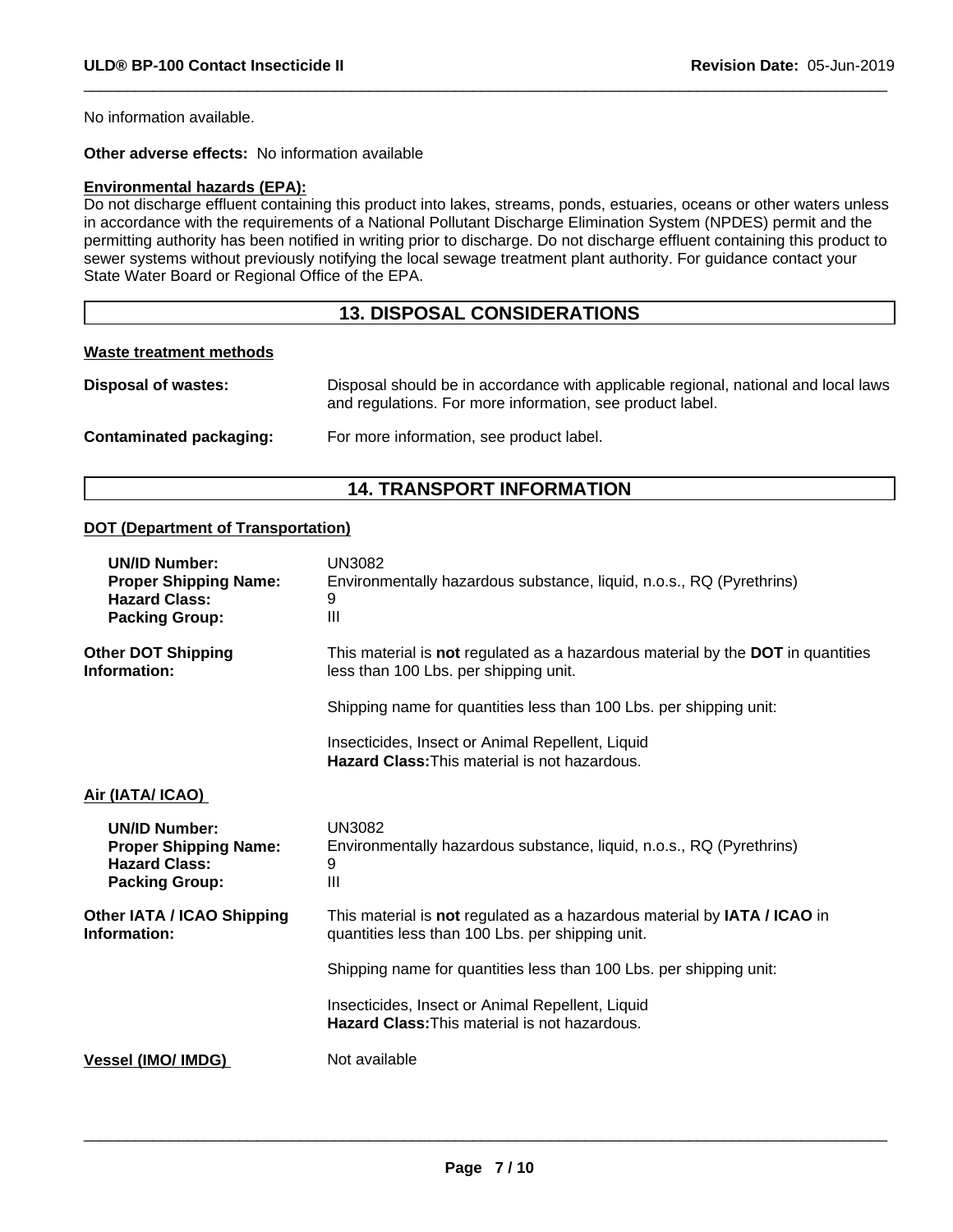# **15. REGULATORY INFORMATION**

### **US Federal Regulations**

### **SARA 313**

Section 313 of Title III of the Superfund Amendments and Reauthorization Act of 1986 (SARA). This product contains a chemical or chemicals which are subject to the reporting requirements of the Act and Title 40 of the Code of Federal Regulations, Part 372

| Chemical<br>$\overline{\phantom{a}}$<br>Name                         | %<br>24'<br><b>Values</b><br><b>nreshold</b><br>' בנ.<br>m |
|----------------------------------------------------------------------|------------------------------------------------------------|
| <b>PBO</b><br>Piperor<br>$\sim$<br>็วทิฟ Butoxide<br>·03-6<br>י− דר. | $\cdot\,$                                                  |

#### **SARA 311/312 Hazard**

| Categories                        |     |  |
|-----------------------------------|-----|--|
| Acute health hazard               | Yes |  |
| <b>Chronic Health Hazard</b>      | Yes |  |
| Fire hazard                       | Yes |  |
| Sudden release of pressure hazard | Nο  |  |
| <b>Reactive Hazard</b>            | No  |  |
|                                   |     |  |

#### **CWA (Clean Water Act)**

This product does not contain any substances regulated as pollutants pursuant to the Clean Water Act (40 CFR 122.21 and 40 CFR 122.42)

| ∣ lb       | <b>Chemical Name</b> | <b>CWA - Reportable</b> | <b>CWA - Toxic</b> | <b>CWA - Priority</b> | <b>CWA - Hazardous</b> |
|------------|----------------------|-------------------------|--------------------|-----------------------|------------------------|
| Pvrethrins |                      | Quantities              | <b>Pollutants</b>  | <b>Pollutants</b>     | <b>Substances</b>      |
|            | 8003-34-7            |                         |                    |                       |                        |

### **CERCLA**

This material, as supplied, does not contain any substances regulated as hazardous substances under the Comprehensive Environmental Response Compensation and Liability Act (CERCLA) (40 CFR 302) or the Superfund Amendments and Reauthorization Act (SARA) (40 CFR 355). There may be specific reporting requirements at the local, regional, or state level pertaining to releases of this material

| <b>Chemical Name</b>           | <b>Hazardous Substances</b><br><b>RQs</b> | <b>CERCLA/SARA RQ</b> | Reportable Quantity (RQ):                |
|--------------------------------|-------------------------------------------|-----------------------|------------------------------------------|
| <b>Pyrethrins</b><br>8003-34-7 | lb                                        |                       | RQ 1 lb final RQ<br>RQ 0.454 kg final RQ |

#### **US State Regulations:**

#### **California Proposition 65:**

This product does not contain any intentionally added Proposition 65 chemicals

#### **U.S. EPA Label Information:**

#### **EPA Registration Number:** 1021-2838

#### **Difference between SDS and EPA (FIFRA) Pesticide label:**

This chemical is a pesticide product registered by the United States Environmental Protection Agency and is subject to certain labeling requirements under federal pesticide law. These requirements differ from the classification criteria and hazard information required for Safety Data Sheets (SDS), and for workplace labels of non-pesticide chemicals. The pesticide label also includes other important information, including directions for use. The hazard information required on the pesticide label is reproduced below:

#### Signal word: **CAUTION**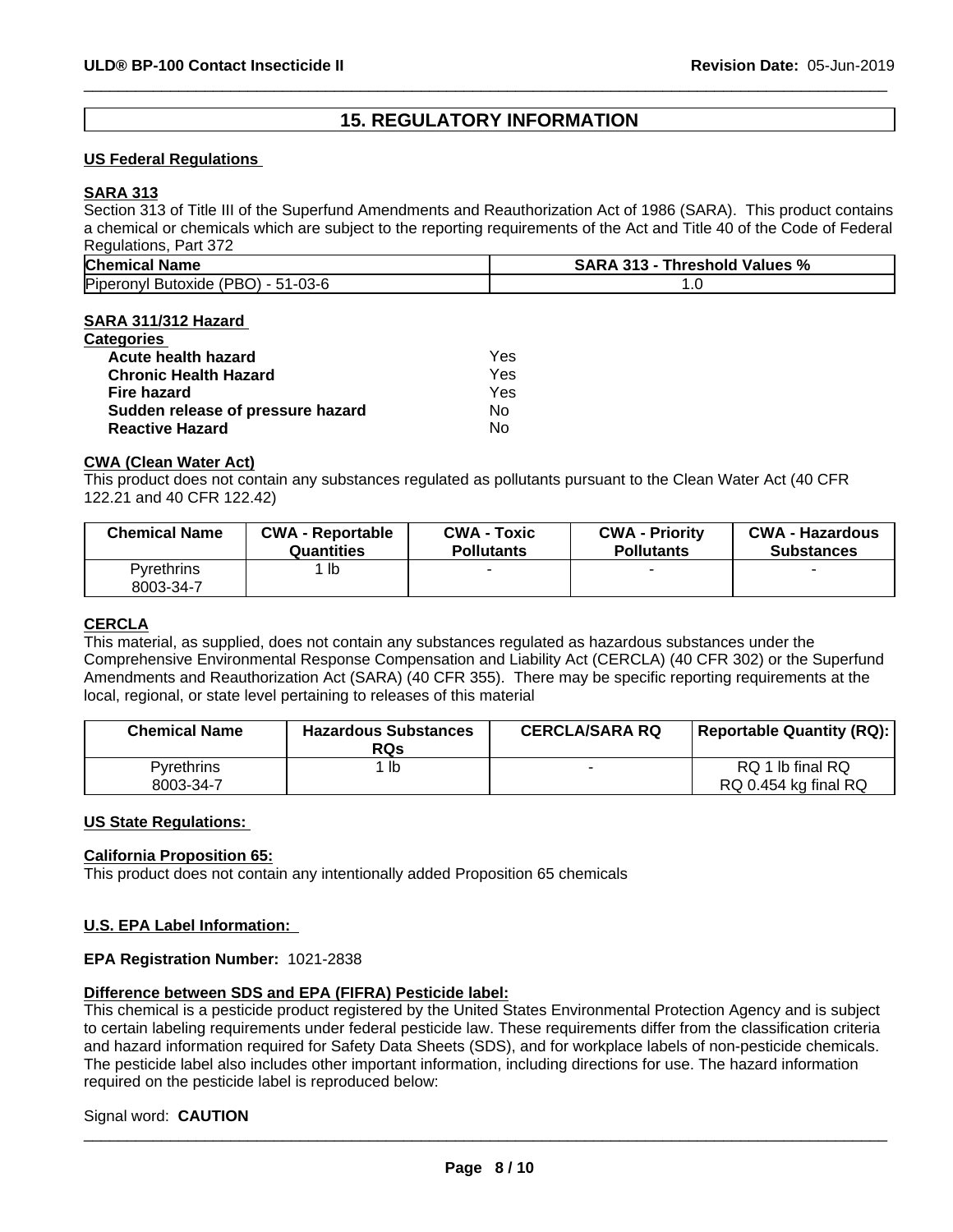Precautionary Statements:

- Harmful if absorbed through the skin.
- Causes moderate eye irritation.
- Prolonged or frequently repeated skin contact may cause allergic reactions in some individuals.

**International Inventories:**

| <b>TSCA</b>          | Complies        |
|----------------------|-----------------|
| <b>DSL/NDSL</b>      | Complies        |
| <b>EINECS/ELINCS</b> | Complies        |
| <b>ENCS</b>          | Does not comply |
| <b>IECSC</b>         | Complies        |
| <b>KECL</b>          | Complies        |
| <b>PICCS</b>         | Complies        |
| <b>AICS</b>          | Complies        |

**Legend:** 

**TSCA** - United States Toxic Substances Control Act Section 8(b) Inventory **DSL/NDSL** - Canadian Domestic Substances List/Non-Domestic Substances List **EINECS/ELINCS** - European Inventory of Existing Chemical Substances/European List of Notified Chemical **Substances ENCS** - Japan Existing and New Chemical Substances **IECSC** - China Inventory of Existing Chemical Substances **KECL** - Korean Existing and Evaluated Chemical Substances

**PICCS** - Philippines Inventory of Chemicals and Chemical Substances

**AICS** - Australian Inventory of Chemical Substances

# **16. OTHER INFORMATION, INCLUDING DATE OF PREPARATION OR LAST REVISION.**

| <b>NFPA</b> | Health hazards 2  | <b>Flammability 2</b> | Instability 0             | <b>Physical and</b><br><b>Chemical Properties</b> |
|-------------|-------------------|-----------------------|---------------------------|---------------------------------------------------|
| <b>HMIS</b> | Health hazards 2* | <b>Flammability 2</b> | <b>Physical hazards</b> 0 | <b>Personal protection</b>                        |

*Chronic Hazard Star Legend \* = Chronic Health Hazard*

| <b>Issue Date:</b><br>05-Jun-2019          | <b>Revision Date:</b><br>05-Jun-2019 | <b>Revision Note:</b><br>- SDS sections updated<br>- 1                                                                                                                                                                                                                                                                                                                                                                                                                                                                                                                                                                                                                                                                                                                                                                                                                                                                                                                                                                                     |
|--------------------------------------------|--------------------------------------|--------------------------------------------------------------------------------------------------------------------------------------------------------------------------------------------------------------------------------------------------------------------------------------------------------------------------------------------------------------------------------------------------------------------------------------------------------------------------------------------------------------------------------------------------------------------------------------------------------------------------------------------------------------------------------------------------------------------------------------------------------------------------------------------------------------------------------------------------------------------------------------------------------------------------------------------------------------------------------------------------------------------------------------------|
| <b>SDS Prepared By:</b><br>e-Mail Address: |                                      | Troy Azzivitto, MGK® Chemistry Department.<br>mgk-sds@mgk.com                                                                                                                                                                                                                                                                                                                                                                                                                                                                                                                                                                                                                                                                                                                                                                                                                                                                                                                                                                              |
| Disclaimer:                                |                                      | The information provided in this Safety Data Sheet (SDS) is provided in good faith<br>and believed to be accurate at the time of preparation of the SDS. However, to the<br>extent consistent with applicable law, MGK® and its subsidiaries or affiliates<br>extend no warranties, make no representations, and assume no responsibility as<br>to the accuracy, suitability, or completeness of such information. Additionally, to<br>the extent consistent with applicable law, neither MGK® nor any of its subsidiaries<br>or affiliates represents or guarantees that this information or product may be used<br>without infringing the intellectual property rights of others. Except to the extent a<br>particular use and particular information are expressly stated on the product label,<br>it is the users' own responsibility to determine the suitability of this information for<br>their own particular use of this product. If necessary, contact MGK® to confirm<br>that you have the most current product label and SDS. |